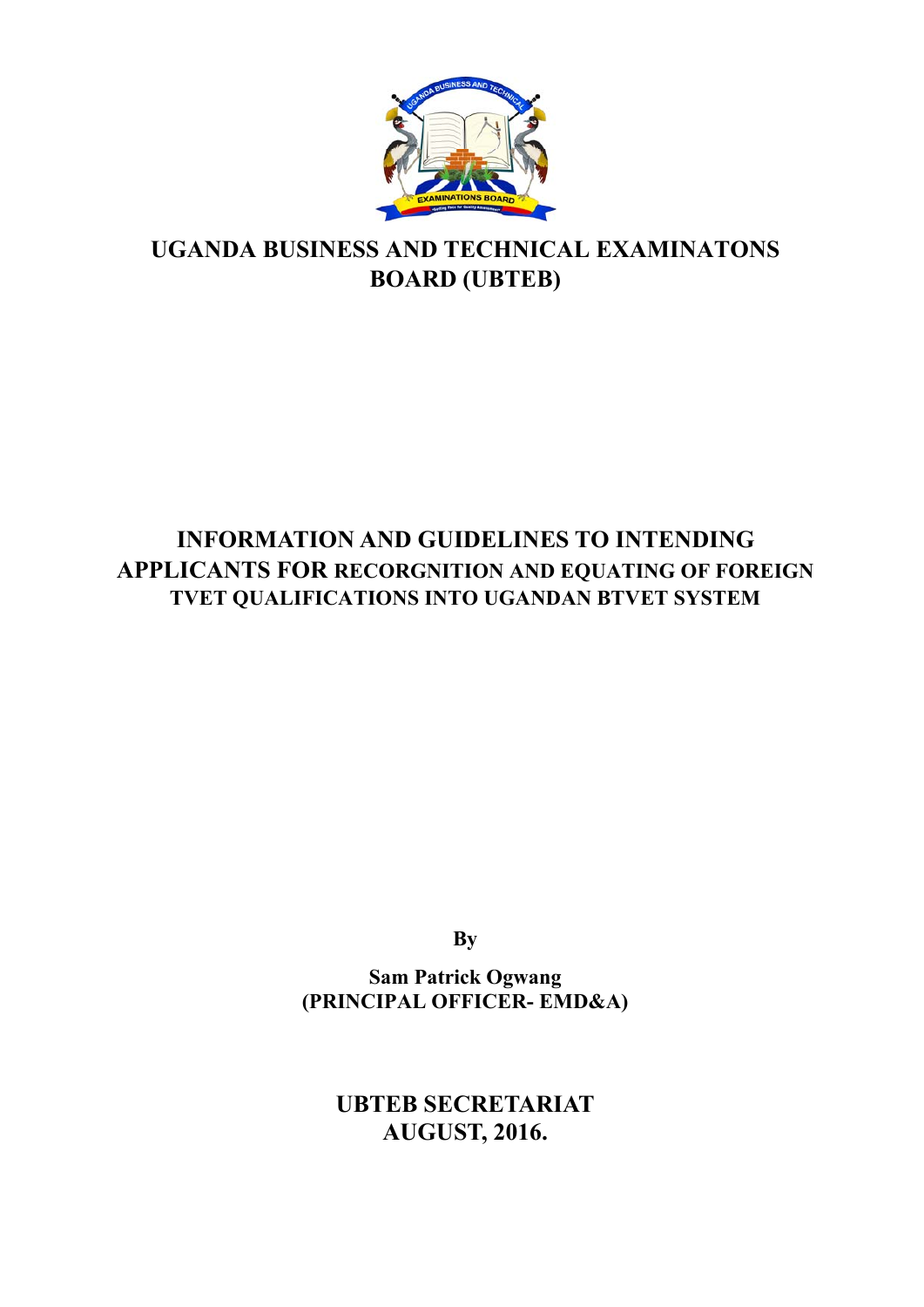#### **PART A: Introduction:**

The Uganda Business and Technical Examinations Board (UBTEB) is a statutory national assessment body established by an Act of Parliament; the BTVET Act, 2008 and mandated to streamline, regulate, coordinate and conduct credible national examinations and award Certificates and Diplomas in the Business, Technical and Vocational professions in Uganda by Statutory Instrument No. 9 of 2009. This regulation provides for the promotion and coordination of BTVET; the principles governing BTVET; the establishment of the Institutional framework for the promotion and coordination of BTVET; the establishment of the Uganda Vocational Qualifications framework (UVQF) and the financing of BTVET and for other related matters.

UBTEB started operations to conduct the examinations and award qualifications documents (Transcript and Certificates) in the BTVET Diploma and Certificate programmes in 2011. This was the beginning of the first takeover in a phase manner of the mandate from Uganda National Examinations Board (UNEB).

In the process of exercising its mandate and to offer service to Nationals and non-Ugandans who obtained post primary & Lower Secondary TVET qualifications from outside Uganda, The Board has now put in place mechanisms to equate foreign awarded TVET qualifications to those of Ugandan BTVET qualification systems.

## **PART B: Information for the General Public (***Foreign Students / graduates and Employers within and outside Uganda***):**

*Conscious* of the rapid development of transnational TVET, characterized by those arrangements and partnerships between institutions and organizations in which the students are located in a different country to the one where the institution providing the education is based, and of its impact on higher education globally, but also specifically in the East African Region;

*Conscious* in particular of the challenges posed by transnational education institutions and programmes operating outside of the framework of any national education system;

*Being aware* of the fact that transnational TVET is rapidly expanding, due mainly to the growing and seemingly limitless uses of the new information technologies in providing educational services in a world of borderless higher education;

*Convinced* that national systems of TVET are, and will continue to be, entrusted inter alia to preserve the cultural, social, philosophical, and religious diversity of the East African Region while also being expected to promote various forms of international and global co-operation;

*Attaching great importance* to the academic quality of study programmes and qualifications awarded by TVET institutions engaged in transnational education;

*Considering that*, regardless of the procedures adopted for establishing and providing educational services, TVET institutions should comply with those standards of performance in teaching and learning that are required by the present and future development of knowledge, technology and the labour market;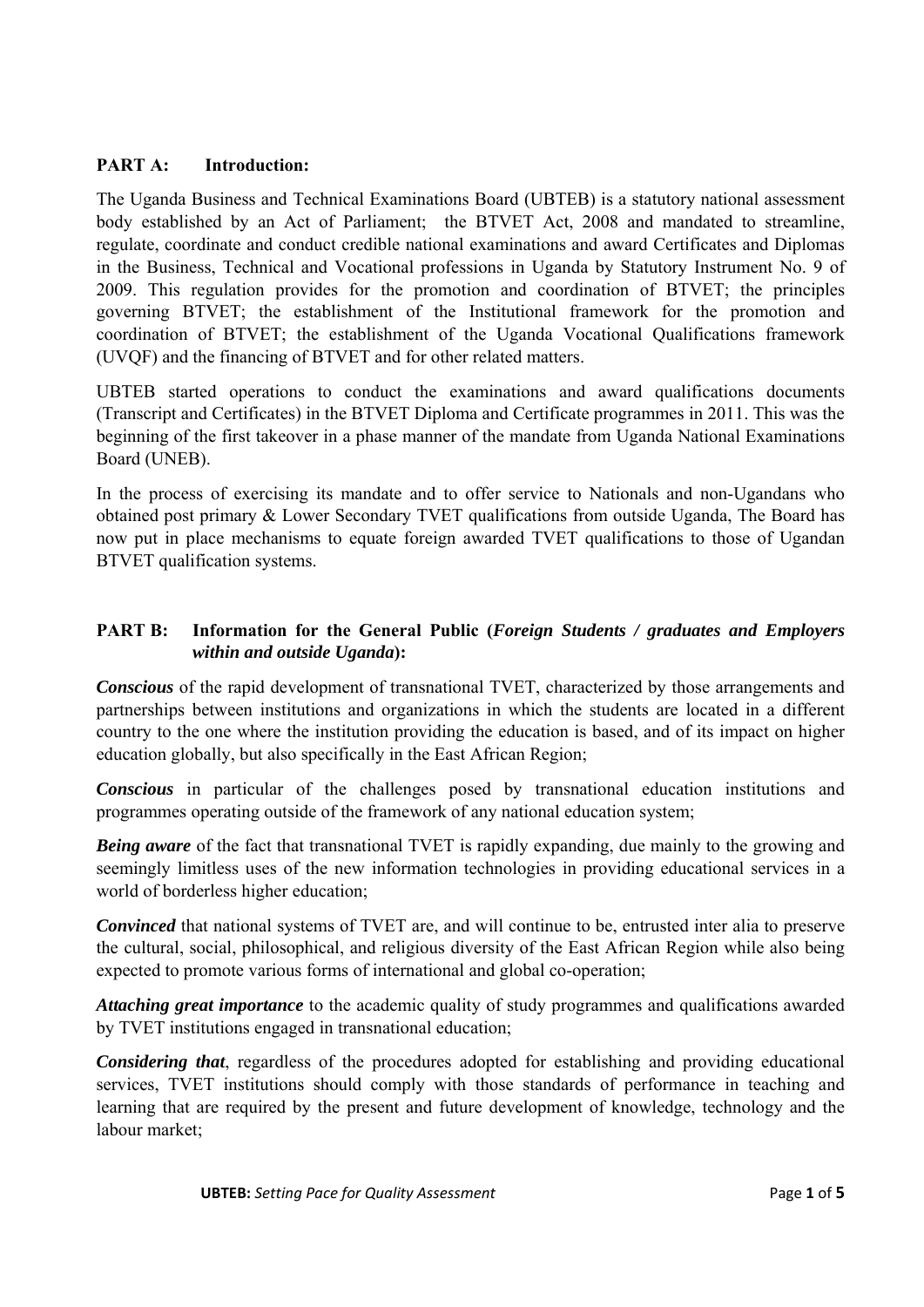*Acknowledging that* facilitating the recognition and equating of foreign qualifications awarded through transnational TVET arrangements will contribute to promoting both the mobility of students and workforce between East African Community partner states;

*UBTEB offers* advice and service on the academic recognition and equating of foreign qualifications in the Business, Technical, Vocational and Other Specialized Trainings (TVET / BTVET) in Uganda. *These are Technical and Vocational qualifications obtained post Primary Seven (PLE) and post Lower Secondary School (Ordinary/UCE) levels education ONLY.* 

*TVET/ BTVET Qualifications obtained post High School (Advanced Level) education are the responsibilities of The National Council for Higher Education (NCHE).* 

*Recognition and equating of academic (non TVET) qualifications to Ugandan Primary Level Education (PLE), Uganda Certificate of Education (Lower Secondary / Ordinary level) and, Uganda Advanced Certificate of Education (High School /Advanced level) education are the responsibility of Uganda National Examinations Board (UNEB).* 

If you hold a foreign qualification and wish to have it recognized / equated in Uganda, or if you have been presented with a foreign qualification and wish to understand it in the context of the Ugandan BTVET education / Qualifications system, you can refer to the UBTEB Secretariat for advice.

## *In the exercise of its function in respect to recognition and equating of foreign TVET qualifications, the Board or its any of its employee shall NOT by any means and in any case and at any one time be influenced by the applicant's gender, race, colour, disability, language, religion, political opinion, nationality, ethnic or social origin and status.*

Comparability statement's *application form* for any TVET qualification **obtained immediately after Primary and or after Lower Secondary school** from any country can be downloaded from *www. ubteb.go.ug* at your convenience. This comparability statement are designed to help individuals understand their qualification in the context of the Ugandan BTVET education / Qualifications system and may help employers, institutions and other bodies with recognition decisions.

The comparability statement offers advice including a comparable award and level on the Ugandan Vocational Qualifications Framework (UVQF) and a description of the learning outcomes associated with the given level on the UVQF.

### *Please note the following:*

- (i). Take time to read and complete the form in full and return it to UBTEB Secretariat with the required copies of documents attached.
- (ii). Be advised that it can take up to 60 working days excluding public holidays for the Board to respond to a request, although where possible, it will respond sooner within 14 days. Once a decision has been reached, an email / phone call will be made to you with a response to your query including assessed fee, where applicable to pay and a bank account details on which to pay for the relevant service(s), before work can be completed on your query/ application.
- *(iii).* There are a number of regulated professions in Uganda. If you wish to practice in any one of these professions, you must contact the relevant authority.
- *(iv). Recognition advice / Equivalence provided by UBETB do not automatically represent right of access to employment, political office or a regulated profession or education and training.*

**UBTEB:** *Setting Pace for Quality Assessment* Page **2** of **5**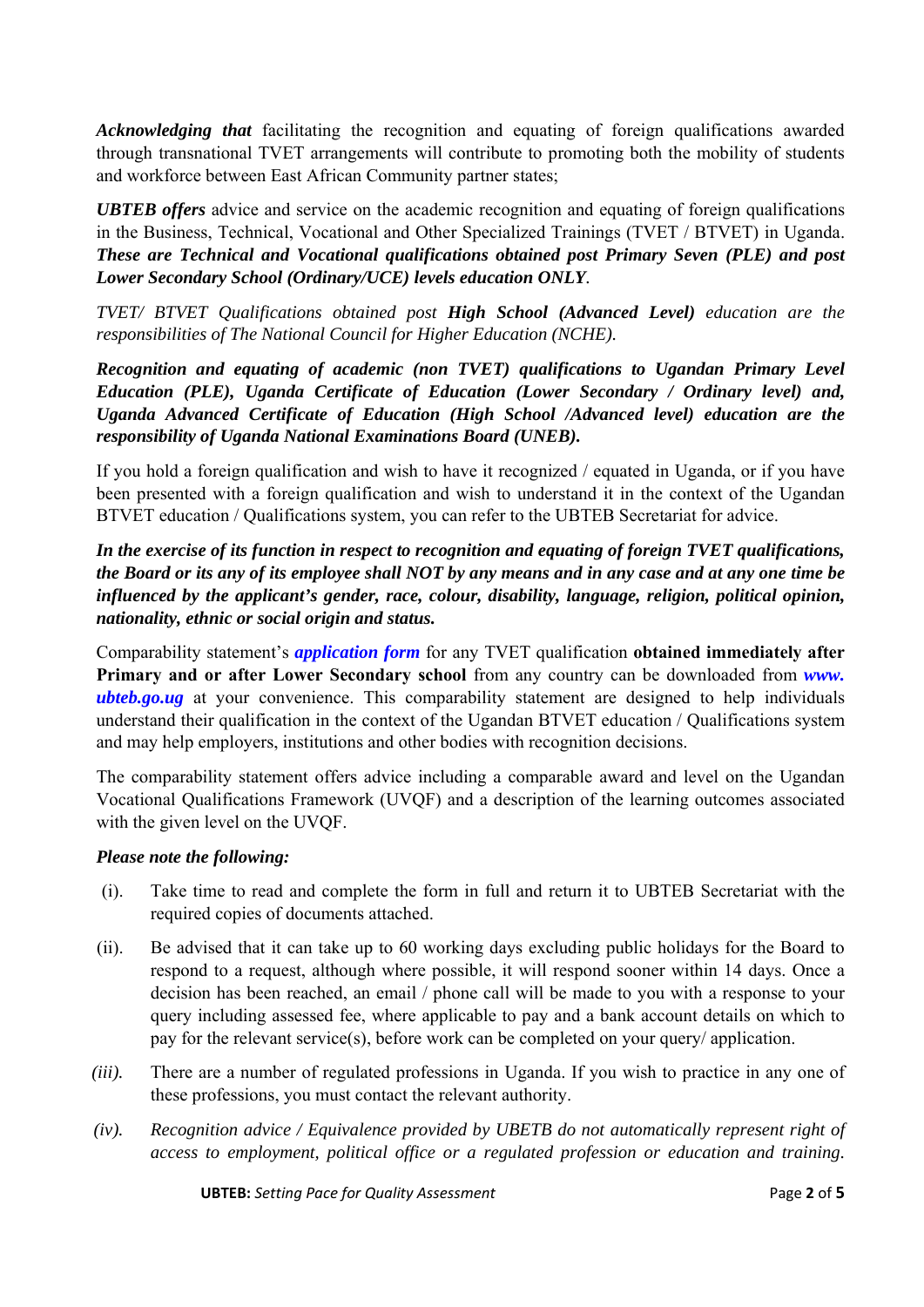*Admission decisions for the purposes of accessing further education and or employment are made by education the respective institutions, professional recognition bodies and employers.* 

#### **Criteria for Recognition:**

Our research work and advice is informed by BUT NOT LIMITED TO criteria related to the education and training and qualifications systems of the country of origin and specific details of the relevant foreign qualification including:

- *i. National recognition status of the awarding body in the country of origin,*
- *ii. Program Access / entry level requirements,*
- *iii. Progression opportunities,*
- *iv. Purpose for which recognition / equivalence is sought,*
- *v. Level on national qualifications framework,*
- vi. *Referencing to over-arching qualifications frameworks,*
- vii. *Learning outcomes,*
- *viii. Credits / Volume of learning,*
- *ix. Duration / length of study leading to the qualification award in question,*

*UBTEB shall work with colleagues in other Countries / Organizations to develop the transparency and coherence of these criteria.* 

*Applicants are therefore warned in advance to desist from presenting falsified documents to the Board for equation.* 

# **PART C: Guidelines for Recognition and Equating of Foreign (Post Primary and Post O-level) TVET Qualifications in Uganda.**

- i. **Preamble:** This information is intended to assist the Officer in the Equating Committee to understand foreign qualifications in the context of the Ugandan BTVET education / Qualifications system and may assist them determine if an applicant holds the academic qualifications deemed necessary for an academic / vocational program entry or employment entry requirements in Uganda.
- ii. *However, members of the committee shall take note that final recognition decisions for the purposes of accessing further education and or employment are made by the respective education institutions, professional recognition bodies and employers*.
- iii. The term '**equating**' used interchangeably with '**comparable**' acknowledges that two qualifications may be of the same academic standing, without necessarily having the same aims, curriculum or structure.
- **UBTEB:** *Setting Pace for Quality Assessment* Page **3** of **5** iv. The information shall relate to **ONLY Formal and Completed Qualifications** where a graduation parchment is issued to attest to successful completion of a program (*rather than*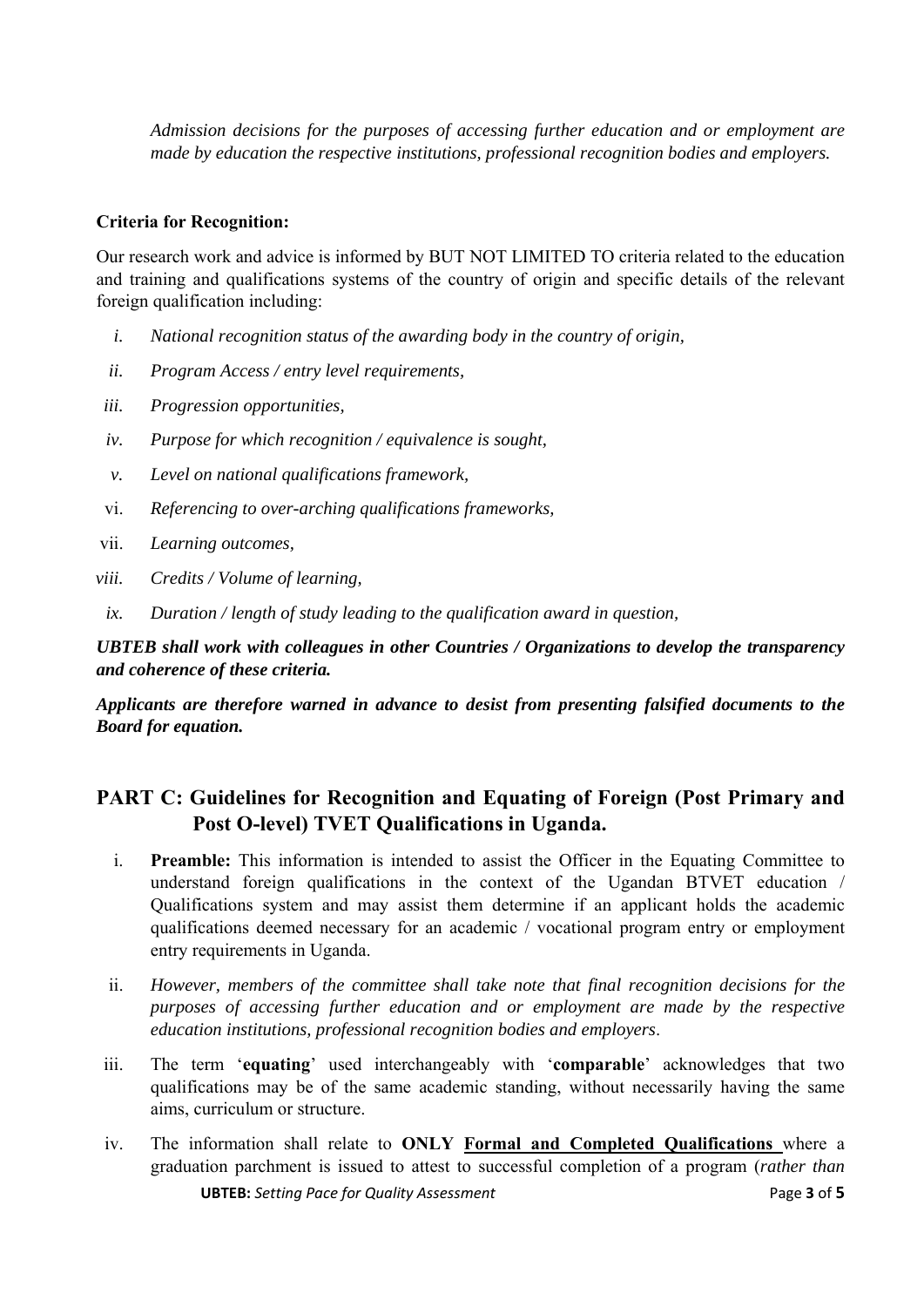*periods of study where no qualification is awarded; incomplete qualifications; work placements*, career enhancement program, etc.)

*v.* In the process of exercising the powers entrusted to the committee, close attention shall be paid to the following details of qualifications in question before issuing the *"Instruction to Pay for Recognition and Equating of Foreign Qualifications<sup>1</sup> "* to the applicant*.* 

| <b>Important fields to Consider</b>                                                          | <b>Description And or Purpose of The Field / Statement</b>                                                                                                                                                                                                                                                                                                    |
|----------------------------------------------------------------------------------------------|---------------------------------------------------------------------------------------------------------------------------------------------------------------------------------------------------------------------------------------------------------------------------------------------------------------------------------------------------------------|
| Title of Foreign Qualification<br>Award                                                      | This field refers to the title of the qualification in the context of the education<br>system of the country of origin. Eg; National Certificate in Automotive<br>Engineering.                                                                                                                                                                                |
| Title of Foreign Qualification<br>Award in English                                           | This field offers an English translation of the title of a foreign qualification<br>where relevant. This refers only to the type of qualification in the context of<br>the education system. UBTEB will NOT provide translations of subjects,<br>disciplines or other details. This shall be the responsibility of the applicant<br>with guidance from UBTEB. |
| Name of Education or Training<br>Institution                                                 | This is the name of the Institution in which the applicant did his/her training<br>and got the qualification mentioned above.                                                                                                                                                                                                                                 |
| Name of Awarding Body<br>(i f)<br>from Education<br>different<br>or<br>Training Institution) | This is the name of the Institution which awarded the qualification document<br>mentioned above. Eg. National or Regional or Other Professional<br>Assessment Bodies.                                                                                                                                                                                         |
| <b>Additional Information</b>                                                                | Could be duration and or credit load of the progamme, etc                                                                                                                                                                                                                                                                                                     |
| Country of Award                                                                             | This refers to the country of origin which authorizes the awarding of the<br>foreign qualification or grants recognition to the awarding body/institution.                                                                                                                                                                                                    |
| Type of Education                                                                            | This refers to the relevant sector or part of the education system of the<br>country of origin. The types referred to are School Education, Further<br>(Vocational) Education, and Higher Education. Professional Education is<br>also included for awards that carry some form of professional<br>recognition but are not recognized for academic purposes.  |
| National Recorgnised Status of<br>the Awarding Education<br>Institutions                     | Assertain if the Awarding institutions of the foreign qualification is nationaly<br>recorgnised by the relevant authority in the country of origin.                                                                                                                                                                                                           |
| Credit Type                                                                                  | This refers to the credit system used in the country of origin. Eg. CGPA.                                                                                                                                                                                                                                                                                     |
| Credit Value / Graduation /<br>Course load                                                   | This refers to the typical credit associated with the foreign qualification in the<br>country of origin. This may give an indication of the typical work load<br>associated with the qualification.                                                                                                                                                           |
| Mode of Course Delivery                                                                      | This could be Full time, Part time /Correspondence /Online                                                                                                                                                                                                                                                                                                    |
| <b>Assessment /Examination Body</b>                                                          | Ascertain whether the qualification in question was assessed by a national,<br>regional or own institutional examining body in the country of origin.                                                                                                                                                                                                         |

 <sup>1</sup> See Specimen1